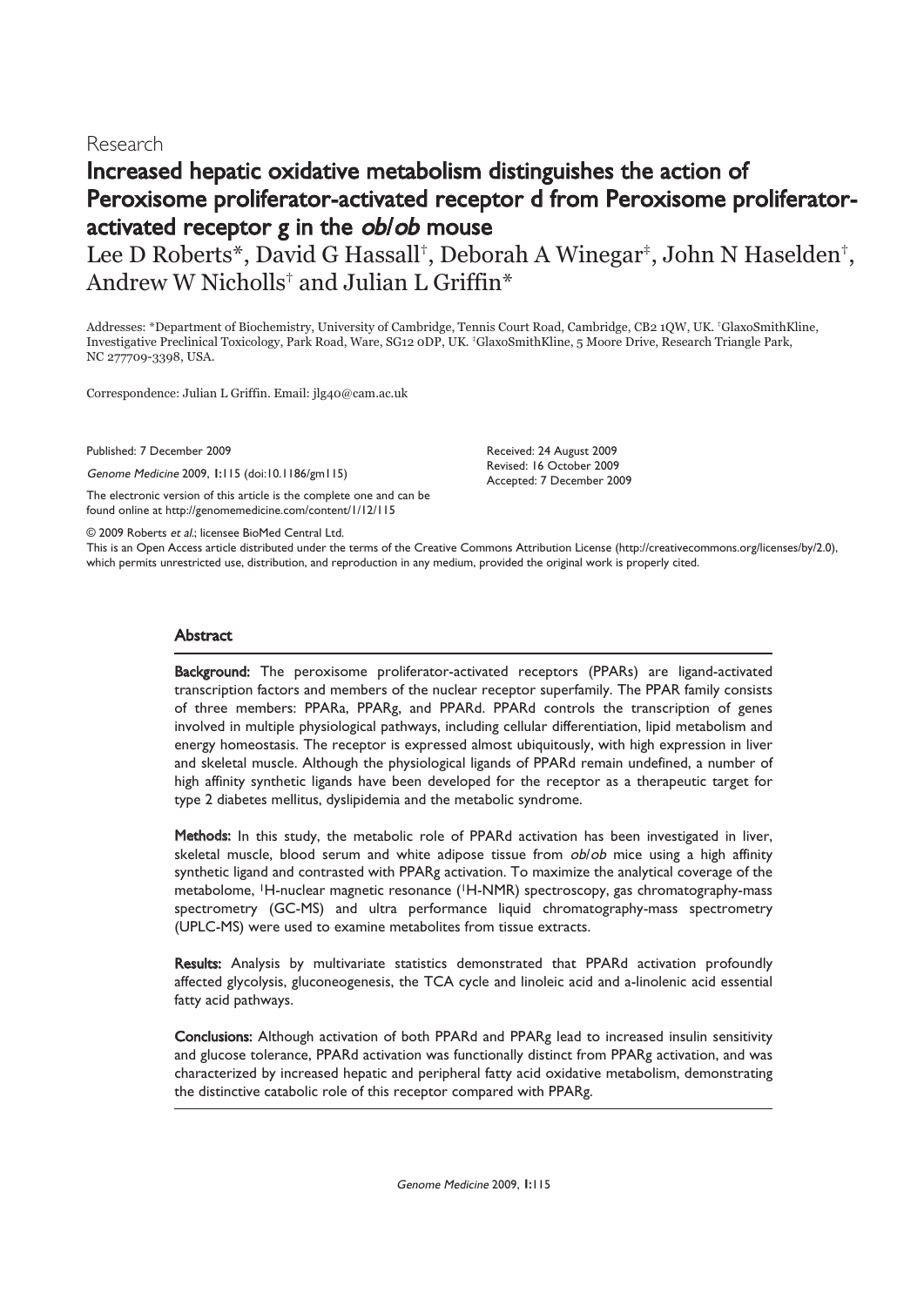# **Background**

The peroxisome proliferator-activated receptors (PPARs) are ligand-activated transcription factors that control the expression of genes involved in organogenesis, inflammation, cell differentiation, proliferation, and lipid and carbohydrate metabolism [1,2]. A number of synthetic compounds used to treat type 2 diabetes and dyslipidemia are PPAR ligands. Upon binding their ligands, PPARs heterodimerize with the 9-cis-retinoic acid receptor and then bind to target gene peroxisome proliferator response elements, a direct repeat of the sequence AGGTCA separated by one nucleotide [3].

Three distinct subtypes of PPARs have been identified, PPARα, PPARδ and PPARγ, each demonstrating its own specific tissue distribution and ligand preference [4]. PPARδ is expressed almost ubiquitously, though some tissues express higher concentrations of the mRNA, including the brain, adipose tissue, skin, liver and skeletal muscle [5,6]. In addition, PPARδ protein expression has recently been shown to be high in liver, colon, small intestine and keratinocytes [7]. The receptor is activated by several 14- to 18-carboncontaining polyunsaturated fatty acids, including eicosanoids such as prostaglandin  $A_1$ , iloprost and carbaprostacyclin [8].

In comparison to PPARα and PPARγ, PPARδ has been the focus of far less research, despite its potential clinical role. This is in part because only relatively recently have high affinity synthetic PPARδ ligands been developed that may be used for the treatment of the metabolic syndrome. Insulinresistant obese rhesus monkeys treated with the selective PPARδ agonist GW501516 demonstrated significant increases in high-density lipoprotein (HDL) cholesterol with concomitant decreases in triglycerides and low-density lipoprotein cholesterol [9]. PPARδ activation reduced adiposity by decreasing intracellular triglyceride accumulation in mouse brown adipose tissue and liver and also enhanced βoxidation in 3T3-L1 mouse preadipocytes [10]. PPARδ mRNA is expressed at 10 and 50 times the concentrations of PPARα and PPARγ mRNA [11], respectively, in skeletal muscle and administration of PPARδ agonists to rodents results in an increase in expression of genes involved in fatty acid oxidation, mitochondrial respiration, oxidative metabolism and slow twitch contractile apparatus, decreasing muscle fatigability [12]. However, the ubiquitous expression of PPARδ may result in diverse and unwanted side effects upon activation of this receptor. The nuclear receptor has been implicated in the acceleration of intestinal adenoma growth and increased growth in breast and prostate cancer cell lines, but conversely it also attenuates colon cancer [13-15]. The role of PPARδ in development and carcinogenesis is complex and has been previously reviewed [16]. PPARδ activation has also been implicated as a cause of muscle atrophy [17].

It is hypothesized that the insulin sensitizing effects of PPARδ activation are brought about by changes in systemic metabolism. Given that triglyceride in liver contributes to

insulin resistance, it has been suggested that increased triglyceride oxidation in the liver, caused by PPARδ activation, may contribute to this improvement [18]. Therefore, this study aims to use metabolomics to examine the changes that occur in hepatic metabolism following PPARδ activation and the impact detected systemically through metabolite changes in blood serum and skeletal muscle in the ob/ob mouse. The ob/ob mouse model of insulin resistance is robust, well characterized and used extensively to study type 2 diabetes and its therapies; however, it is worthy of note that it is a monogenic paradigm of leptin deletion, whereas type 2 diabetes mellitus is a polygenic disorder. This study has used metabolomics in conjunction with traditional clinical chemistry end points to investigate the effects of a PPARδ agonist in contrast to a PPARγ agonist on liver, skeletal muscle, serum and white adipose tissue in the ob/ob mouse.

# **Methods**

# Clinical chemistry

All clinical chemistry measurements were performed using an Olympus AU 400e Analyzer [19]. Insulin measurements were performed by ELISA (Millipore Mouse Insulin ELISA kit, Billerica, MA, USA).

# Oral glucose tolerance test

Animals were fasted overnight prior to the oral glucose tolerance test (day 12). Glucose concentrations were measured using the FreeStyle Blood Glucose Monitoring System (TheraSense, Fleet, UK). Animals were dosed orally with 1 g/kg glucose. Baseline fasted glucose values were collected at the 0 minute time point. Glucose concentrations were collected at 15, 30, 60 and 90 minute intervals. All time points were collected via tail snips.

#### Tissue collection and extraction

All animal studies were performed within the relevant local legislation. Two-month-old male ob/ob mice (Jackson Labs, Bar Harbor, ME, USA), with no significant variation in initial body weight (data not shown), were fed standard laboratory chow ad libitum under controlled temperature and lighting (20-22°C, 12-h light-dark cycle). The ob/ob mice were assigned to three groups of eight and dosed orally daily at 8 am with 0.5% hydroxypropylmethylcellulose/0.1% Tween80 vehicle control, a PPARδ agonist, GW610742 (30 mg/kg), and a PPAR $\gamma$  agonist, GW347845 (5 mg/kg). Injection volume was adjusted daily according to body weight at 10 ml/kg. Serum was collected via cardiac stick under isoflourane anesthesia at completion of the study (day 15). Skeletal muscle (gastrocnemius), liver and white adipose tissue were rapidly dissected (<60 s post mortem), snap frozen in liquid nitrogen and stored at -80°C until extraction.

Metabolites were extracted from tissues using a modified Bligh and Dyer method [20]. Frozen tissue (approximately 100 mg for nuclear magnetic resonance (NMR) and approxi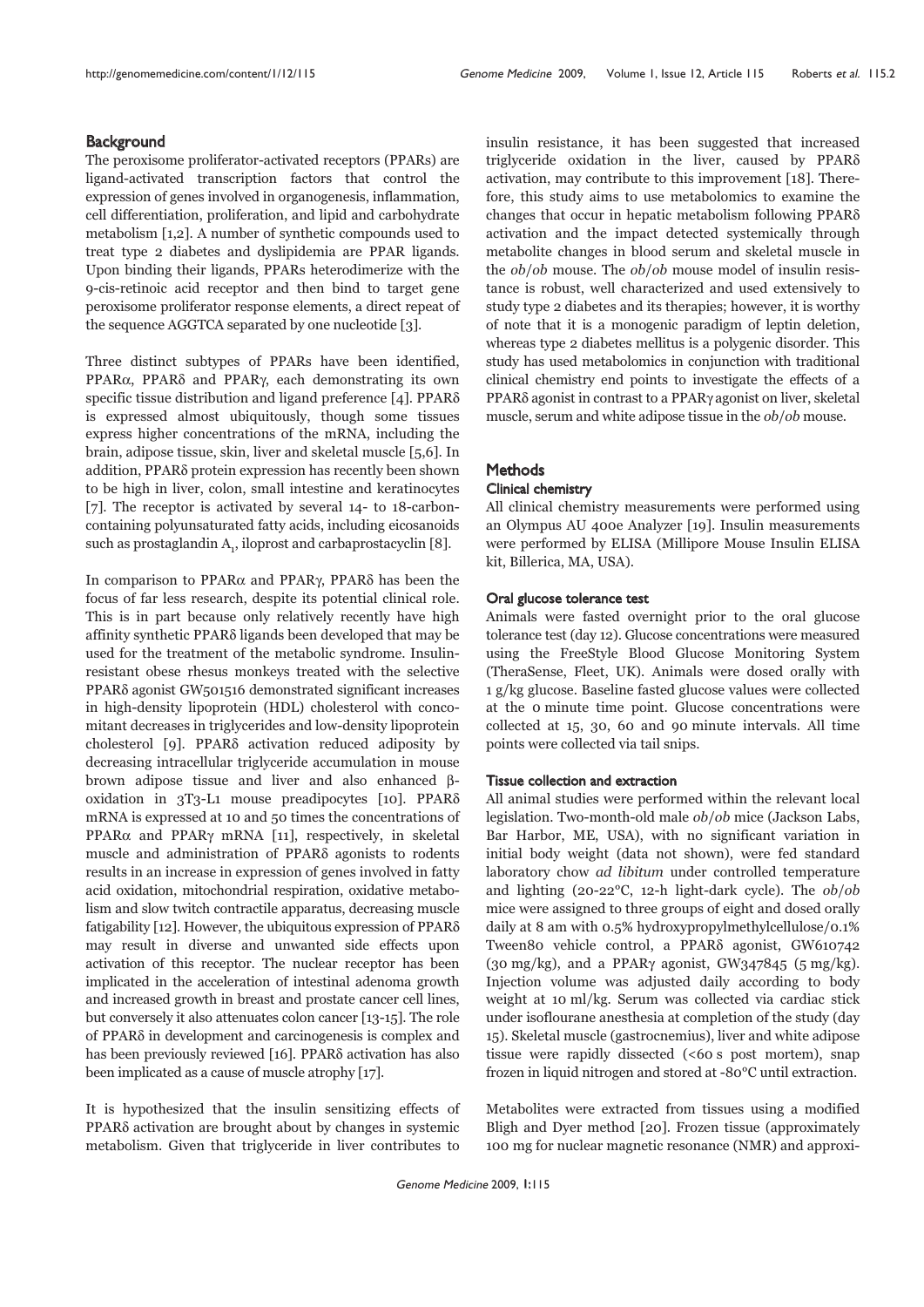mately 50 mg for gas chromatography-mass spectrometry (GC-MS) analysis) was pulverized with liquid nitrogen. Methanol-chloroform (600  $\mu$ l; 2:1 v/v) was added to the pulverized tissue or serum (50 µl) and the samples were sonicated for 15 minutes. Chloroform-water (1:1) was then added (200 µl of each). Samples were centrifuged (16,100 g, 20 minutes) and the two phases were separated; the organic phase was dried in a fume hood; the aqueous phase was dried in an evacuated centrifuge.

#### 1H-NMR spectroscopy

Dried extracts were dissolved in 600  $\mu$ l of D<sub>2</sub>O and buffered in 0.24 M sodium phosphate (pH 7.4) containing 1 mM sodium-3-(trimethylsilyl)-2,2,3,3-tetradeuteriopropionate (TSP; Cambridge Isotope Laboratories, Andover, MA, USA) and 0.02 M sodium azide. Samples were analyzed using a DRX Avance II+ spectrometer interfaced to a 5-mm TXI ATMA probe (Bruker BioSpin GmbH, Rheinstetten, Germany) at a proton frequency of 500.13 MHz. A presaturation pulse sequence for water suppression based on a one-dimensional nuclear Overhauser effect spectroscopy pulse sequence was used to saturate the residual water proton signal (relaxation delay = 2 s, t<sub>1</sub> = 4  $\mu$ s, mixing time = 50 ms, presaturation applied during the relaxation time and mixing time). We collected 128 transients into 64k data points over a spectral width of 8,000 Hz at 300K. NMR spectra were processed in ACD 1D NMR Manager (version 8; Advanced Chemistry Development Inc., Toronto, Canada), multiplied by an exponential weighting function of 1 Hz, Fourier transformed, phased, baseline corrected and referenced to TSP at 0.0 ppm. The NMR spectra were integrated using 0.04-ppm integral regions between 0.2 and 9.56 ppm (excluding water resonance between 4.20 and 5.08 ppm). Spectra were normalized to total integrated area to account for differences in concentration between samples and assigned by comparison with previous literature.

#### Gas chromatography-mass spectrometry analysis

Dried aqueous phase samples were derivatized by adding 30 µl of methoxyamine hydrochloride solution (20 mg/ml in pyridine; Sigma-Aldrich Ltd, Dorset, UK), vortex mixed for 1 minute then incubated at 25°C for 17 h. Samples were silylated with 30 µL of N-methyl-N-trimethylsilyltrifluoroacetamide (Macherey-Nagel, Duren, Germany) for 1 h at 25°C [21]. The samples were then diluted by addition of 200 µL of analytical grade hexane prior to GC-MS analysis.

Acid-catalyzed esterification was used to derivatize the organic phase samples. Chloroform-methanol (1:1, 0.25 ml) and  $BF_3$ -methanol (10%; 0.125 ml) was added to the organic phase and incubated at 90°C for 90 minutes. Water (0.15 ml; mQ) and hexane (0.3 ml) were added and the samples vortex mixed for 1 minute and left to form a bilayer. The aqueous phase was discarded and the organic layer evaporated to dryness prior to reconstitution in analytical grade hexane (200 µl) before GC-MS analysis.

All GC-MS analyses were made using a Trace GC Ultra coupled to a DSQ single-quadrupole mass spectrometer (ThermoScientific, Hemel Hempstead, UK). Derivatized aqueous samples were injected splitless onto a 30 m × 0.25 mm 5% phenylpolysilphenylene-siloxane column with a 0.25 µm ZB-5ms stationary phase (Phenomenex, Macclesfield, Cheshire, UK). The injector temperature was 230°C and helium carrier gas was used at a flow rate of 1.2 ml/minute. The initial column temperature of 70°C was increased by 5°C/minute to 230°C and then increased at a rate of 20°C/minute to 310°C (transfer line temperature = 250°C; ion source =  $250$ °C; electron ionization = 70 eV). The detector was turned on after 240 s and full-scan spectra were collected using three scans/s over a range of 50 to 650 m/z.

The derivatized organic samples were injected with a split ratio of 8 onto a 30 m  $\times$  0.25 mm 70% cyanopropyl polysilphenylene-siloxane 0.25 µm TR-FAME stationary phase column (ThermoScientific). The injector temperature was set to 230°C and helium carrier gas was at a flow rate of 1.2 ml/minute. The column temperature was 60°C for 2 minutes, increased by 15°C/minute to 150°C and then increased at a rate of  $4^{\circ}$ C/minute to  $230^{\circ}$ C (transfer line = 240°C; ion source = 250°C; electron ionization = 70 eV). The detector was set as above for the ZB-5ms column.

GC-MS chromatograms were processed using Xcaliber (version 2.0; ThermoScientific). Each individual peak was integrated and then normalized. Overlapping peaks were separated using traces of single ions. Peak assignment was based on mass fragmentation patterns matched to the National Institute of Standards and Technology library and to previously reported literature. Identification of metabolites from organic phase GC-MS analysis was supported by comparison with a FAME standard mix (Supelco 37 Component FAME Mix; Sigma Aldrich).

# Ultra performance liquid chromatography-mass spectrometry analysis

Chromatography was performed using an ACQUITY UPLC System (Waters Corporation, Elstree, Hertfordshire, UK) equipped with an Acquity UPLC 1.7 µm bridged ethyl hybrid C8 column ( $2.1 \times 100$  mm; Waters Corporation) that was kept at  $65^{\circ}$ C and coupled to a Micromass OTof-Micro<sup>™</sup> with a Z-spray™ electrospray source. The electrospray source was operated in positive ion mode with the source temperature set at 100°C and a cone gas flow of 50 L/h. The desolvation gas temperature was 300°C and the nebuliser gas flow rate was set at 600 L/h. The capillary voltage was 3 kV and the cone voltage was 40 V. The binary solvent system used was solvent A (HPLC grade water, 1% 1 M ammonium acetate  $(NH<sub>A</sub>Ac)$ , 0.1% formic acid) and solvent B (analytical grade acetonitrile/isopropanol 5:2, 1% 1 M NH<sub>4</sub>Ac, 0.1% formic acid) [22]. The temperature of the sample organizer was set at 4°C. Mass spectrometric data were collected in full scan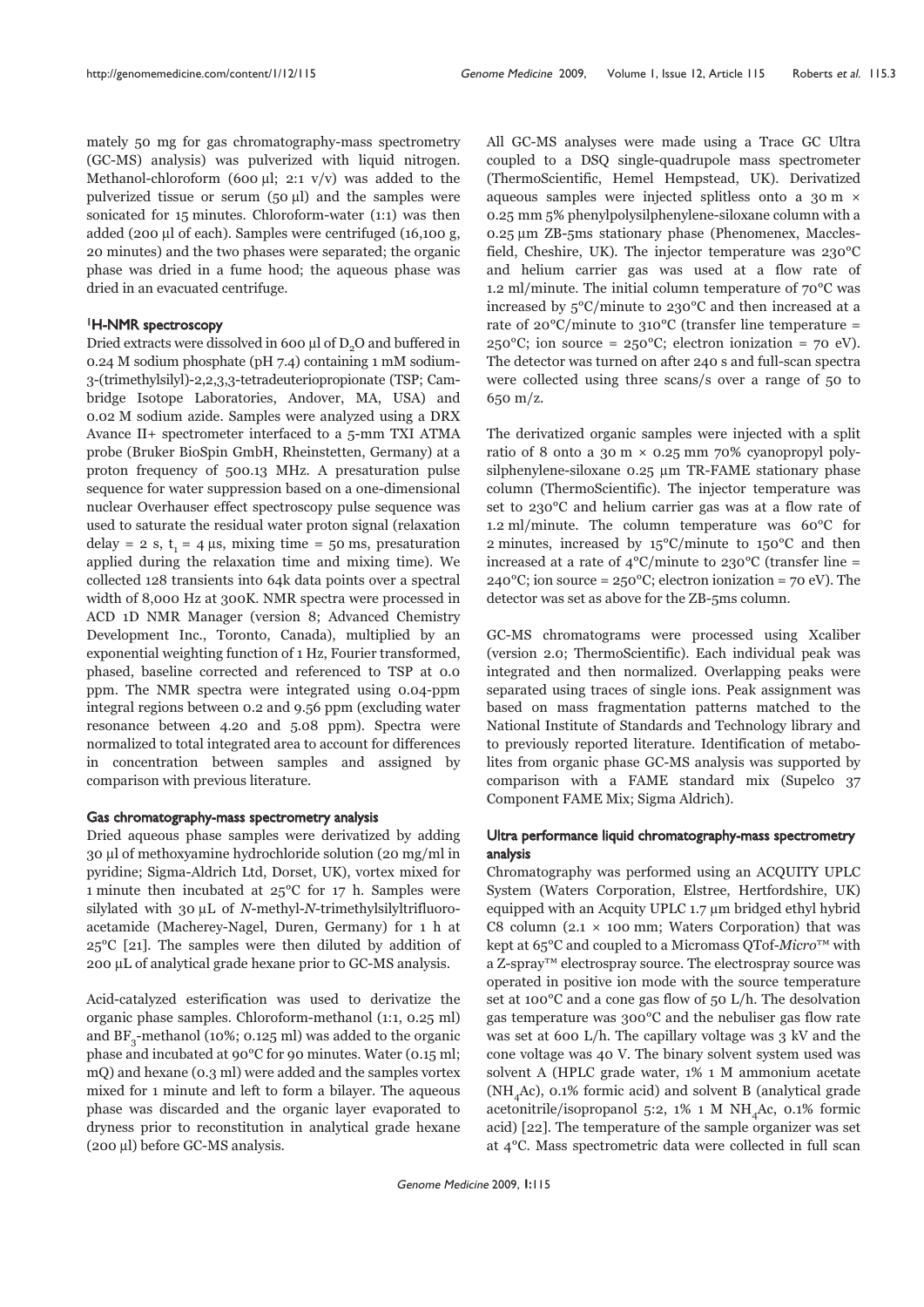mode from 100 to 1,350 m/z from 0 to 14 minutes with a scan duration of 0.5 s and an interscan delay of 0.1 s.

The organic phase of liver and serum were reconstituted in methanol-chloroform (2:1, 500 µl). This was further diluted 7.5-fold and 4-fold, respectively, for the different tissues prior to injection onto the C8 column due to variation between lipid concentrations in the tissues  $(5 \mu)$  and 10  $\mu$ , respectively). For both the liver and serum samples the column mobile phase was held at 70% solvent B for 0.5 minutes followed by an increase from 70 to 100% solvent B over 0.5 to 6.5 minutes. The mobile phase was then held at 100% solvent B for 3.5 minutes. Between 10 and 10.25 minutes the mobile phase was returned to 70% solvent B held for 3.75 minutes to re-equilibrate the column. The total ultra performance liquid chromatography (UPLC) cycle was 14 minutes. The eluent flow rate was 600 µl/minute.

Tandem mass spectrometry (MS/MS) was used for the identification of selected lipids. MS/MS runs were performed using ESI+ mode and collision energies of 16, 18, 20, 25, 28 V and a mass range of 80 to 1,100 m/z. Other conditions were as described above.

Data were processed using Micromass Markerlynx Applications Manager (Waters Corporation). Each peak was detected, noise-reduced and integrated. The ion-intensities for each peak were detected and normalized. Lipids were identified using the tandem mass spectrometry data.

#### Multivariate analysis

Multivariate data analysis was performed using SIMCA-P+ 11.0 (Umetrics AB, Umeå, Sweden). NMR data sets were mean-centered and Pareto-scaled prior to analysis. Pareto scaling involves weighting each of the variables by the square root of that variable's variance, minimizing the impact of noise and increasing the importance of low-concentration metabolites in the subsequent analysis. GC-MS data sets were unit variance scaled. Unit variance scaling weights each of the variables by the variable's group standard deviation and therefore does not bias models towards large concentration metabolites. Data sets were analyzed using principal components analysis (PCA) and partial least squares-discriminate analysis (PLS-DA). Metabolite changes responsible for clustering or regression trends within the pattern recognition models were identified by interrogating the corresponding loadings plot. Metabolites identified in the Variable Importance Parameter (VIP)/coefficients plots were deemed to have changed globally if they contributed to separation in the models with a confidence limit of 95% or greater.

# **Results** Clinical chemistry

The concentrations of both insulin and glucose were found to be significantly decreased in both PPARδ and PPARγ

agonist treated serum, indicating that the insulin resistant status of the  $ob/ob$  mice is improved by PPAR $\delta$  and  $\gamma$ activation. This was also confirmed by the oral glucose tolerance test. The concentrations of β-hydroxybutyrate, total cholesterol and HDL cholesterol were increased in the serum of PPARδ agonist treated mice, while non-esterified fatty acids were decreased in concentration. While, serum triglyceride concentrations were increased in PPARδ agonist treated mice, this class of compounds decreased in PPARγ agonist treated mice (Figure 1).

#### **Metabolomics**

1H-NMR spectroscopy and GC-MS analysis, combined with multivariate pattern recognition, were used to profile metabolism within the liver, serum and skeletal muscle of ob/ob mice treated with a PPARδ agonist and a PPARγ agonist. The different analytical techniques had varying sensitivities. High resolution 1H-NMR spectroscopy detected 20 to 25 metabolites in both liver and skeletal muscle. GC-MS detected 100 to 150 defined peaks from aqueous phase samples and 30 to 40 defined peaks from organic phase samples. Matching the mass spectra detected with those held in the National Institute of Standards library identified 40 to 60% metabolites for aqueous extracts and approximately 70% for lipids.

Phospholipid targeted UPLC-MS detected 100 to 150 unique metabolite species in positive mode. Identification of metabolite species was performed using MS/MS. Phosphatidylcholines were identified using the phosphocholine head group ion  $(184 \text{ m/z}).$ 

To assess metabolic changes in the dataset, a common processing strategy was adopted throughout the analysis. To investigate metabolite perturbations common to PPARδ and PPARγ activation, PCA and PLS-DA models were built for the individual tissues treating the  $\delta$  and  $\gamma$  agonists as part of a common group. Although the groups were shown to cocluster and separate from the control group in this supervised analysis, the majority of the  $Q<sup>2</sup>$  values (testing model statistical robustness) were low, despite the δ and  $γ$ agonist treatment groups separating along the same scores plot axis. While similar changes were detected in the concentration of a large number of metabolites for both treatments, these occurred with different magnitudes (Figure 2). Activation of PPARδ in the liver and skeletal muscle caused a greater magnitude of changes compared to activation of PPARγ. These findings correspond to known tissue distribution of the PPAR subtypes and that the two receptors share a number of common metabolic effects.

Visual inspection of the 1H-NMR spectra and GC-MS chromatograms indicated differences between the control and treated groups. PCA and PLS-DA models were built for the individual tissues comparing the control group with the PPARδ agonist treated group and the control group with the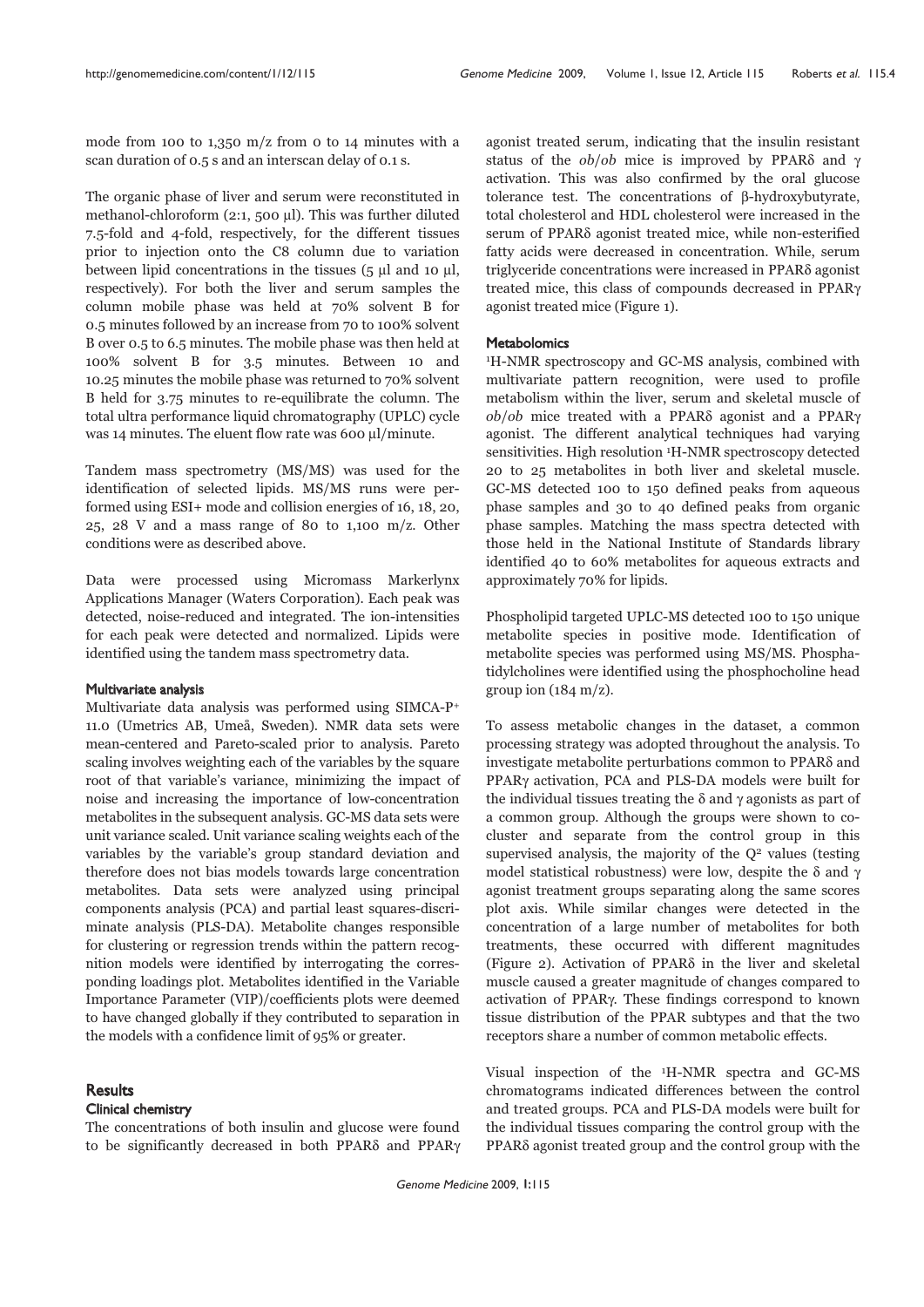

Clinical chemistry measurements from the serum of control, GW610742 PPARd agonist and GW347845 PPARg agonist treated ob/ob mice. (a) Serum insulin. (b) Glucose. (c) b-hydroxybutyrate. (d) Triglyceride. (e) Non-esterified fatty acids. (f) HDL cholesterol. (g) Oral glucose tolerance test. (h) Area under curve (AUC) oral glucose tolerance test.  $*P < 0.05$  with respect to vehicle control treated animals. Error bars show standard error deviations from the mean.

PPARγ agonist treated groups (Figure 3). Metabolites identified in the VIP/coefficients plots as significantly contributing to separation in the models were then considered to have changed globally. Metabolite changes were then compared between agonists (Additional files 1 and 2). The metabolite changes in the individual tissues are considered below.

# Liver

## Metabolite changes unique to PPARδ activation

While only a decrease in the concentration of the ketogenic amino acid lysine distinguished the animals treated with the PPARδ agonist from the other groups for aqueous soluble metabolites, this group was more readily distinguished by lipid metabolites. The PPARδ agonist produced an increase in the -CH<sub>3</sub> and -(CH<sub>2</sub>)<sub>n</sub> lipid moieties, detected by <sup>1</sup>H-NMR spectroscopy. A decrease was detected in the concentrations of 8,11-eicosadienoic acid, cis-10-heptadecanoic acid, myristic acid, myristoleic acid, oleic acid, palmitic acid, pentadecanoic acid and trans-11-eicosenoic acid. The essential fatty acid pathways were also targeted with increases in arachidonic acid, dihomo-γ-linolenic acid, cis-4,7,10,13,16,19-docosahexaenoic acid and a decrease in γlinolenic acid (Figure 4a).

Given the increased ketogenesis and reduction in triacylglycerides observed in the liver for both agonists, it was deemed important to examine how these metabolic changes were influencing the metabolism systemically by analyzing the blood serum of the animals.

#### Blood Serum

#### Metabolite changes unique to PPARδ activation

Amino acids increased in the PPARδ agonist treated mice serum relative to control were aspartate and isoleucine. The concentration of the ketone body β-hydroxybutyrate was increased, as were the concentration of the tricarboxylic acid (TCA) cycle metabolite fumarate and the carbohydrate catabolite lactate. Fatty acid metabolism was also affected in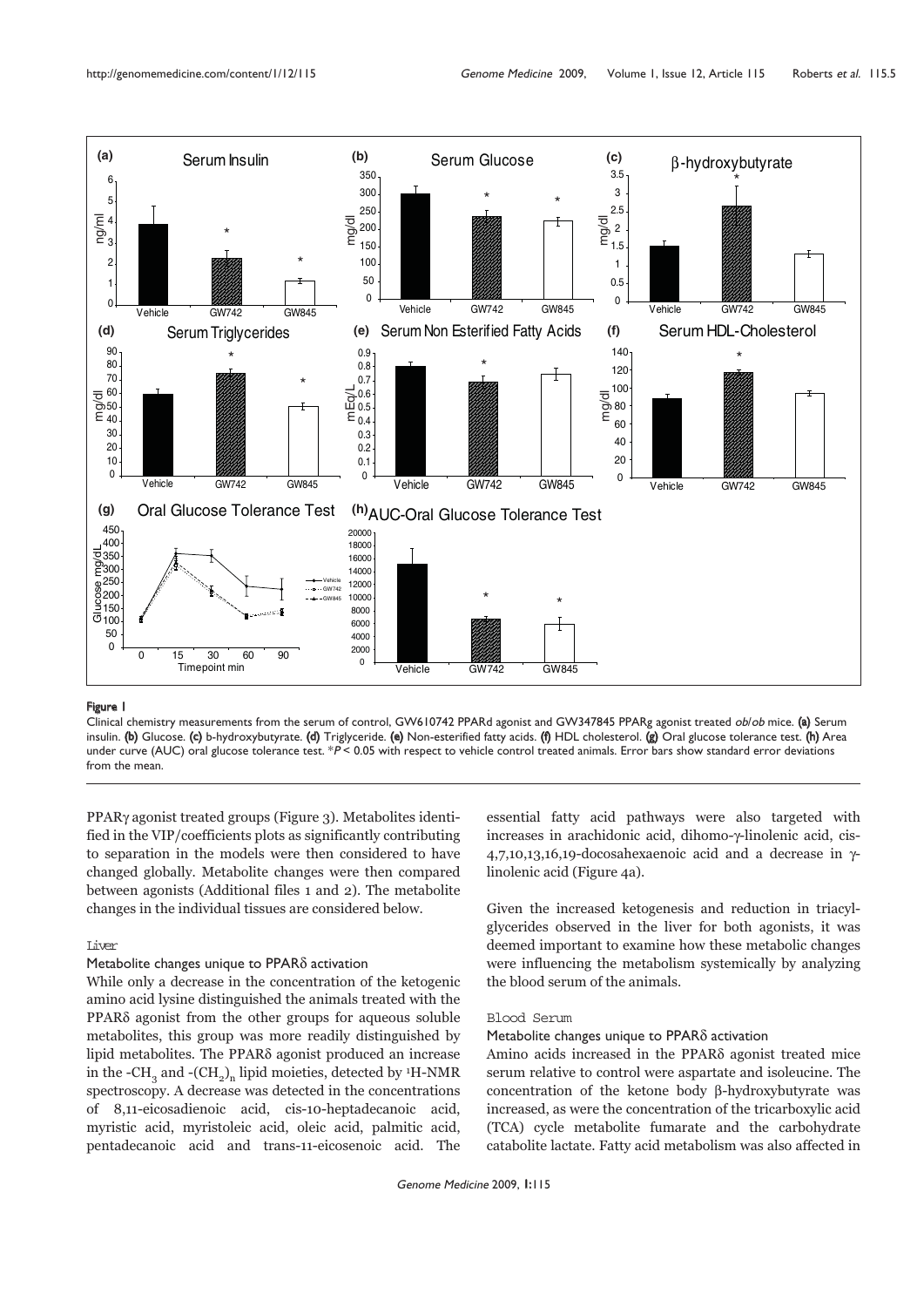

Multivariate analysis of selected GC-MS analysis of key metabolic changes in liver, skeletal muscle and adipose tissue. (a) PLS-DA scores plot showing the clustering of GC-MS chromatograms from the organic fraction of the liver from mice treated with either a PPARd or a PPARg agonist compared with the control group. Circle, PPARd agonist treated; diamond, PPARg agonist treated; square, control ( $R^2 = 0.59$ ,  $Q^2 = 0.82$ ). (b) PLS-DA scores plot showing the clustering of GC-MS chromatograms from the aqueous phase of skeletal muscle extracts from mice treated with either a PPARd agonist or a PPARg agonist compared with control animals. Circle, PPARd agonist treated; diamond, PPARg agonist treated; square, control ( $R^2 = 0.24$ ,  $Q^2 = 0.32$ ). (c) PLS-DA scores plot showing clustering of GC-MS chromatograms from the organic fraction of white adipose tissue from PPARd agonist and PPARg agonist treated mice following GC-MS analysis. Circle, PPARd agonist treated; diamond, PPARg agonist treated; square, control ( $R^2 = 0.58$ ,  $Q^2 = 0.50$ ).

the serum with increases in the concentration of 2-monostearin, palmitelaidic acid, palmitoleic acid and tetra-

decanoic acid. The ϖ-6 essential fatty acid pathway intermediate dihomo-γ-linolenic acid was also increased in PPARδ agonist treated mice serum. UPLC-MS analysis highlighted that the concentration of a range of triacylglycerides was found to be elevated in PPARδ treated serum; this was the reverse of the observation upon PPARγ activation, where the concentration of the same triacylglycerides was found to be decreased (Additional file 2).

To examine the fate of the increased serum β-hydroxybutyrate produced by the liver through increased fatty acid oxidation following exposure to the PPARδ agonist, the metabolome of skeletal muscle was examined.

#### Skeletal muscle

#### Metabolite changes unique to PPARδ activation

In contrast to liver tissue amino acid metabolism, glycolysis and the TCA cycle were profoundly affected in the skeletal muscle of PPARδ agonist treated mice. Increases in the concentration of aspartate and α-glycerophosphoric acid and decreases in arginine, glutamine, glycine, methionine, norvaline, serine, glucose, lactate and succinate were detected (Figure 4b,c,d). Fatty acid metabolism was changed in the skeletal muscle of PPARδ agonist treated mice, with an increase in the -CH<sub>3</sub>, COCH<sub>2</sub> and -(CH<sub>2</sub>)<sub>n</sub> lipid moieties and cis-5,8,11,14,17-eicosapentaenoic acid, elaidic acid and margaric acid. There was a concomitant decrease in palmitic acid. The ϖ-6 essential fatty acid pathway intermediate dihomo-γ-linolenic acid was also increased.

#### White adipose tissue

Given the detected systemic changes in lipid metabolism identified in the ob/ob mice treated with the PPARδ and PPARγ agonists, and the significant role the adipose tissue has to play in fatty acid metabolism, analysis of fatty acid metabolism in white adipose tissue was conducted using GC-MS of the total fatty acid pool as well as NMR spectroscopy of the aqueous fraction.

For both agonists no change in aqueous metabolism was detected, indicating that the major contributions to changes in aqueously soluble metabolites in serum where associated with metabolic changes in other tissues.

Fatty acid metabolism in white adipose tissue from ob/ob mice treated with the PPARδ agonist was characterized by a decrease in the concentration of medium carbon chain fatty acids with a concomitant increase in the concentration of the shorter chain fatty acids. For PPARδ agonist treated white adipose tissue an average ratio of the fatty acids C8:0-14:0/C15:0-16:0 = 0.58, whereas for control animals the ratio =  $0.53 (P < 0.05)$ .

Fatty acid metabolism in white adipose tissue from PPARγ agonist treated ob/ob mice was distinguished by increased concentration of long carbon chain fatty acids and an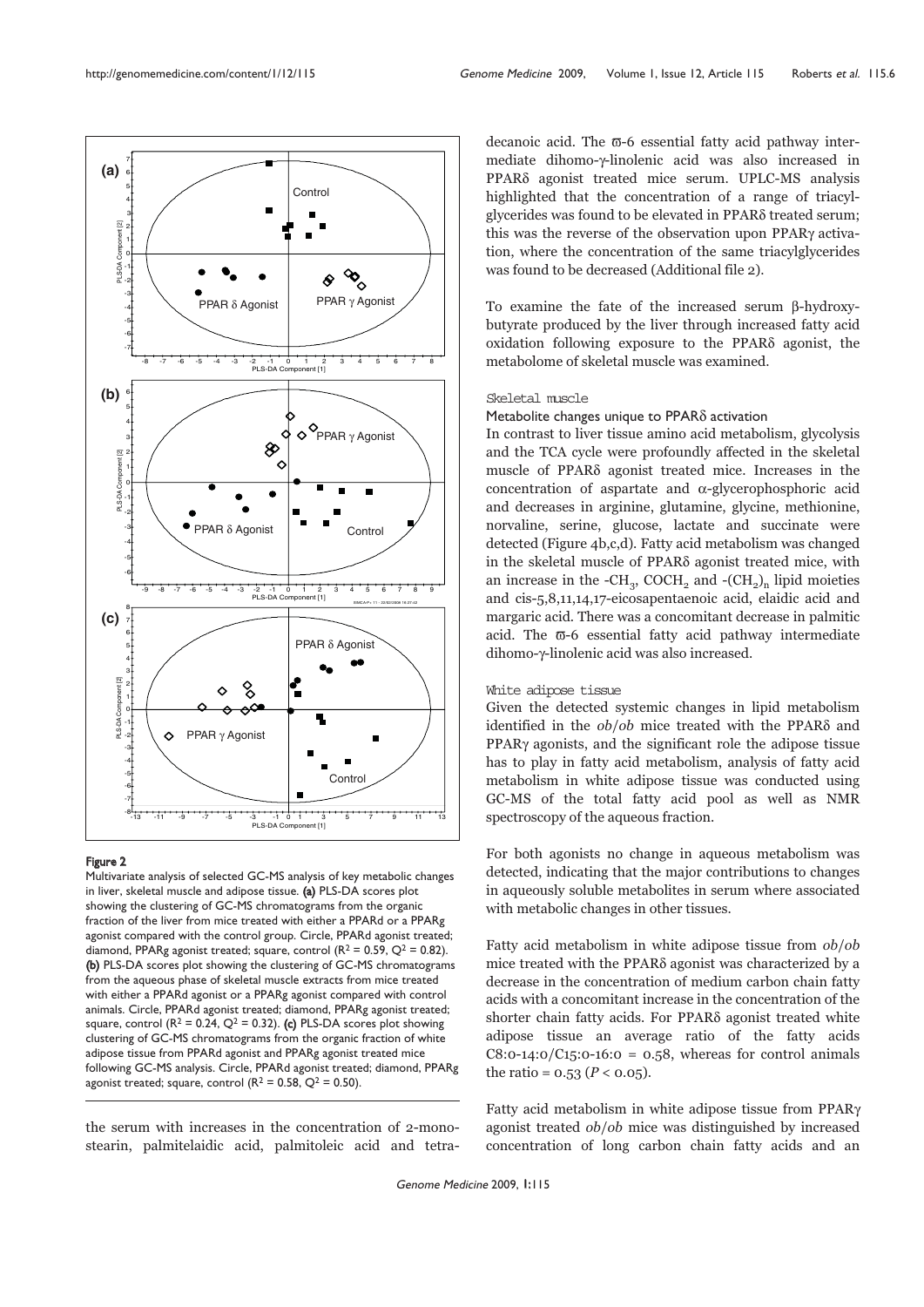

Multivariate analysis of the changes in intact lipid metabolism induced by stimulation of PPARd and PPARg. (a) PLS-DA scores plot showing the clustering of the UPLC-MS chromatograms from the organic fraction of liver tissue from mice treated with a PPARd agonist compared with control mice. Circle, PPARd agonist treated; square, control ( $R^2 = 0.88$ ,  $Q^2 = 0.57$ ) (b) PLS-DA scores plot showing the clustering of the UPLC-MS chromatograms from the organic fraction of liver tissue from mice treated with a PPARg agonist compared with control mice. Diamond, PPARg agonist treated; square, control  $(R<sup>2</sup> = 1.00, Q<sup>2</sup> = 0.85)$ . (c) PLS-DA scores plot showing the clustering of the UPLC-MS chromatograms from the organic fraction of serum from mice treated with a PPARd agonist compared with control mice. Circle, PPARd agonist treated; square, control  $(R^2 = 0.95, Q^2 = 0.82)$ . (d) PLS-DA scores plot showing the clustering of the UPLC-MS chromatograms from the organic fraction of serum from mice treated with a PPARg agonist compared with control mice. Diamond, PPARg agonist treated; square, control ( $R^2 = 0.99$ ,  $Q^2 = 0.86$ ).

increase in the monounsaturated fatty acid products of the ∆-9 desaturase. The ratio of C14:1-16:1 control/C14:1-16:1 PPAR $\gamma$  agonist = 0.87. Analysis by *t*-test demonstrated that the difference between the concentration of fatty acids C14:1-16:1 from control animals and PPARγ agonist treated animals was statistically significant  $(P < 0.005)$ .

# **Discussion**

A range of complementary metabolic profiling approaches were used to study key tissues involved in type 2 diabetes from ob/ob mice treated with a PPARδ or a PPARγ agonist to understand the role of PPAR-δ in regulating systemic metabolism. In particular we investigated the core components of the Cori cycle to understand the implications altered liver metabolism has on muscle tissue. While similarities were present between the two agonists, and in particular activation of both PPARδ and PPARγ resulted in an increase in the insulin sensitivity and glucose tolerance of the ob/ob mice, PPARδ induced a number of unique responses, particularly in liver and skeletal muscle. These findings are consistent with the high level of PPARδ protein expression in these tissues [23]. A decrease was detected in glucose and galactose in all tissues, and fructose in serum and liver from PPARδ agonist treated mice; the decrease in glucose in serum was confirmed by clinical chemistry. Concomitantly, an increase in lactate was detected in the liver and serum of the treated mice, indicating a decrease in hepatic glucose production that has previously been observed following PPARδ activation [18]. It has been suggested that PPARδ activation increases glyceraldehyde-3 phosphate, formed from the 5-carbon sugar phosphates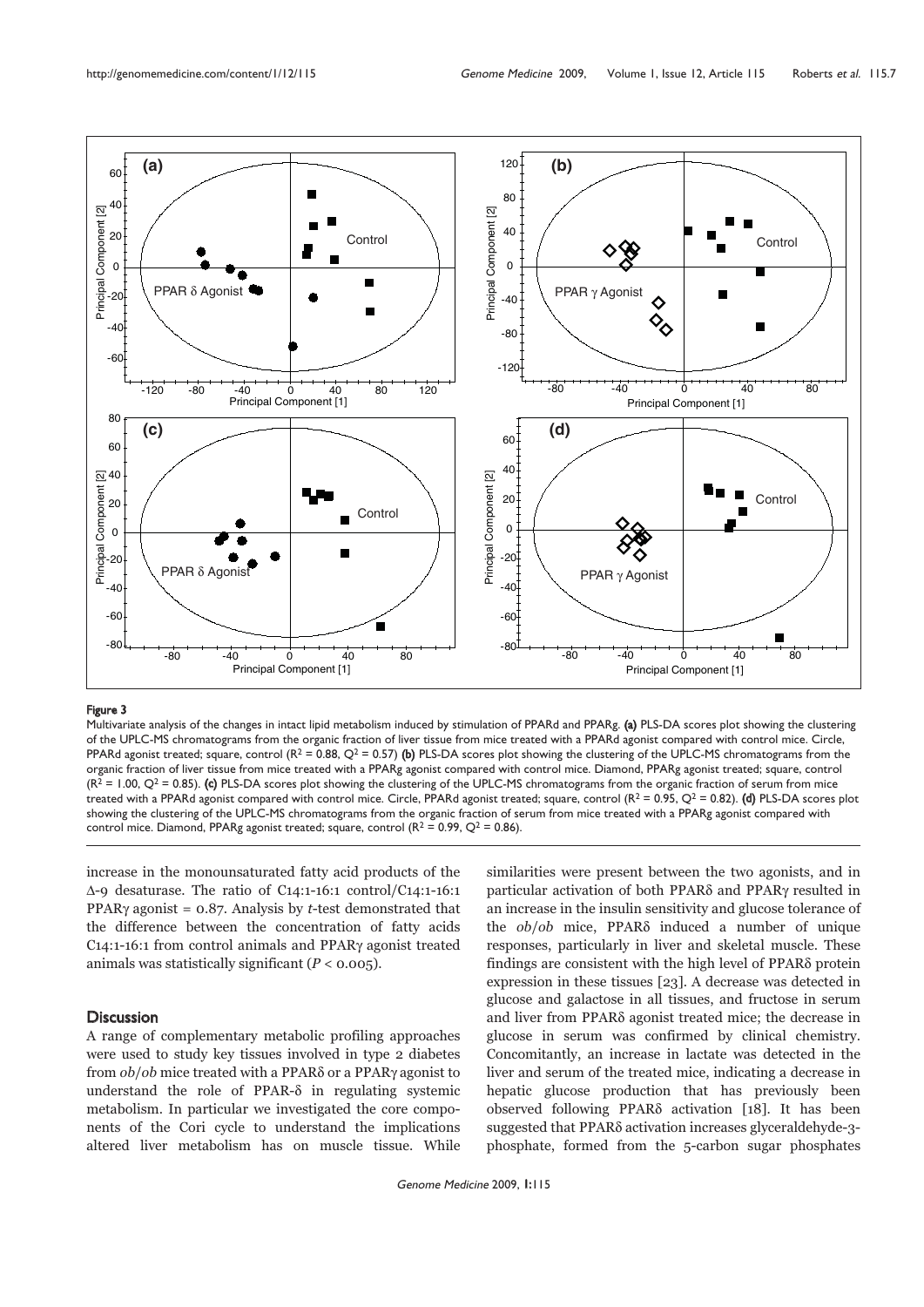

Multivariate analysis of some of the key metabolic changes induced by PPARd stimulation. (a) PLS-DA scores plot showing the clustering of the GC-MS chromatograms from the organic fraction of liver tissue from mice treated with a PPARd agonist compared with control mice. Circle, PPARd agonist treated; square, control (R<sup>2</sup> = 0.43, Q<sup>2</sup> = 0.82). **(b)** PLS-DA scores plot showing the clustering of the GC-MS chromatograms from the aqueous extracts from skeletal muscle from mice treated with a PPARd agonist compared with control mice. Circle, PPARd agonist treated; square, control (R<sup>2</sup> = 0.69, Q<sup>2</sup> = 0.73). (c) Comparison of the region of typical GC-MS chromatograms of control skeletal muscle tissue (black) and skeletal muscle tissue from mice treated with a PPARd agonist (gray) containing the serine peak. (d) Bar graph demonstrating the difference in the average integrated area of the serine peak from control and PPARd agonist treated liver. Error bars show standard error deviations from the mean. \*<sup>P</sup> < 0.05 with respect to vehicle control animals.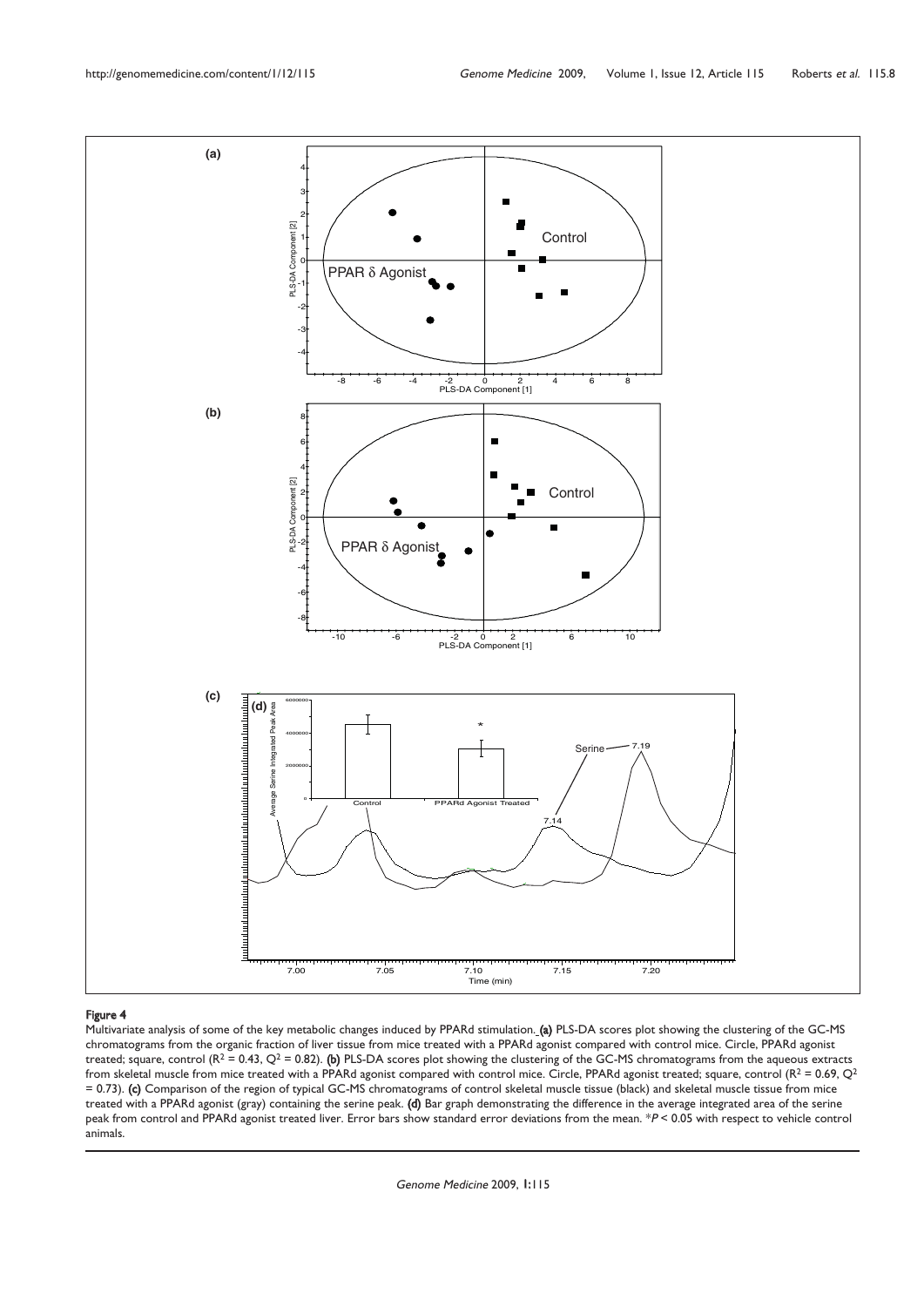during the pentose phosphate shunt, which can then enter glycolysis [18], explaining the observed reduction of glucose, galactose and fructose in the serum and skeletal muscle.

During prolonged β-oxidation of fatty acids in the liver, the production of acetyl-CoA can exceed the capacity of the TCA cycle. The excess acetyl-CoA is converted to β-hydroxybutyrate through ketogenesis in liver mitochondria. The increased liver and blood serum concentrations of β-hydroxybutyrate indicate the PPARδ agonist stimulates ketone body formation for the peripheral tissue, a change that is also observed by clinical chemistry assays. In addition, acetic acid was increased in the treated livers, whilst a decrease in concentrations of non-esterified fatty acids in the serum of PPARδ was indicative of increased tissue oxidative breakdown of fatty acids. The concentration of serum triglycerides was increased in PPARδ agonist treated mice, as they are mobilized for catabolism in liver and muscle. Furthermore, increased fatty acid β-oxidation was apparent in white adipose tissue where there were increased short and medium chain length fatty acids in the PPARδ treated group. These observations are consistent with previous studies showing activation of PPARδ increases fatty acid β-oxidation [24]. Furthermore, activation of PPARγ led to the reverse effect with a decrease in serum triglycerides, consistent with this receptor being involved in regulating white adipose tissue storage of triglycerides and adipocyte expandability [25]. The glucogenic amino acids (those that are precursors of glucose in gluconeogenesis), glycine, glutamate, glutamine, alanine, proline and valine, and the amino acids that are glucogenic and ketogenic, threonine, tyrosine and phenylalanine, were increased in the PPARδ agonist treated livers. In contrast, the concentration of the ketogenic amino acid (those that are broken down to acetyl-CoA and converted to ketone bodies) lysine was decreased (Figure 5a). These changes within the livers of PPARδ agonist treated mice indicate a decrease in gluconeogenesis and an increase in fatty acid oxidation and ketogenesis.

PPARδ agonist treated liver contained decreased linoleate and increased linoleate pathway intermediates, γ-linolenate and dihomo-γ-linolenate, and the pathway end product arachidonate (Figure 5b). The  $\Delta$  6-desaturase introduces the initial double bond to linoleate, forming γ-linolenate. The ∆ 6-desaturase gene contains a peroxisome proliferator response element and is known to be under PPARα transcriptional control [26]. From this study the desaturase also appears to be under PPARδ transcriptional control; whilst it is worth considering that all pharmacological agonists are likely to exhibit some 'off target' effects, this study has taken into account the high affinity, specificity and extensive characterization of GW610742 for PPARδ, even over the highly related PPARα, which make the compound a very selective tool for the activation of the PPARδ nuclear receptor [27]. Van der Veen et al. demonstrated that a dose of 20 mg/kg/day of GW610742 in mice gave an average

plasma concentration of  $1 \mu$ M; given that the specificity of GW610742 for PPARδ is 28 nM compared to 8,900 nM for PPARα and >10,000 nM for PPARγ, then the current study will saturate the PPARδ receptor whilst only minimally activating the other PPAR isotypes [27]. Within the skeletal muscle, linoleate was also decreased and dihomo-γ-linolenate increased but arachidonate was decreased. However, increased arachidonic acid metabolism is not necessarily a contradictory result when PPARδ is activated. The exact balance between the concentrations of these pathways presumably arises from the balance between increased βoxidation and the actual activity of the synthetic pathway across the different tissues, as well as potential cross-talk between the three different PPARs. Thus, while synthesis of polyunsaturated fatty acids may be increased by PPARδ stimulation, increased β-oxidation will also deplete intermediates, and a new steady state will be achieved.

The α-linolenic acid essential fatty acid pathway was also altered in the liver of PPARδ agonist treated mice (Figure 5c). There was a decrease in the initial metabolite in the pathway, α-linolenic acid and a concurrent increase in the pathways product 4,7,10,13,16,19-docosahexaenoic acid. Two steps in the pathway are again catalyzed by the ∆ 6 desaturase. Also, the final step in the pathway, the formation of 4,7,10,13,16,19-docosahexaenoic acid from 6,9,12,15,18,21- 24:6, occurs via β-oxidation, which is upregulated in the livers of PPARδ treated mice. Nevertheless, as the intermediates in the pathway were not detected, the exact target of PPARδ cannot be identified unambiguously from these data.

PPARδ mRNA is expressed in skeletal muscle at 10-fold higher levels than PPAR $\alpha$  mRNA and 50-fold higher levels than PPARγ mRNA [11]. The receptor is preferentially found in oxidative rather than glycolytic myofibers [11]. A major metabolic change exhibited by the PPARδ treated skeletal muscle was a decrease in the concentration of the majority of the observed amino acids (Figure 5d). Since skeletal muscle lacks glucose-6-phosphatase, the amino acids will not have been used as substrates in gluconeogenesis. An alternative fate for the amino acids is as substrates for the TCA cycle, which was also affected. The increased demand for TCA cycle substrates was also apparent from the decrease in succinate and concomitant increase in fumarate and malate. Succinate is the substrate for complex II of the electrontransport chain, which catalyses the formation of fumarate and reduces coenzyme Q. PPARδ activation increases mitochondrial biogenesis, expression of electron transport chain components, such as cytochrome c, cytochrome c oxidase and complex II, and induces muscle fiber type switching to type I fibers [12]. Within the treated skeletal muscle the concentrations of adenine were decreased and those of adenosines and ribose sugars from the adenosines were increased. Therefore, the decrease in amino acids may relate to increased oxidative metabolism occurring in this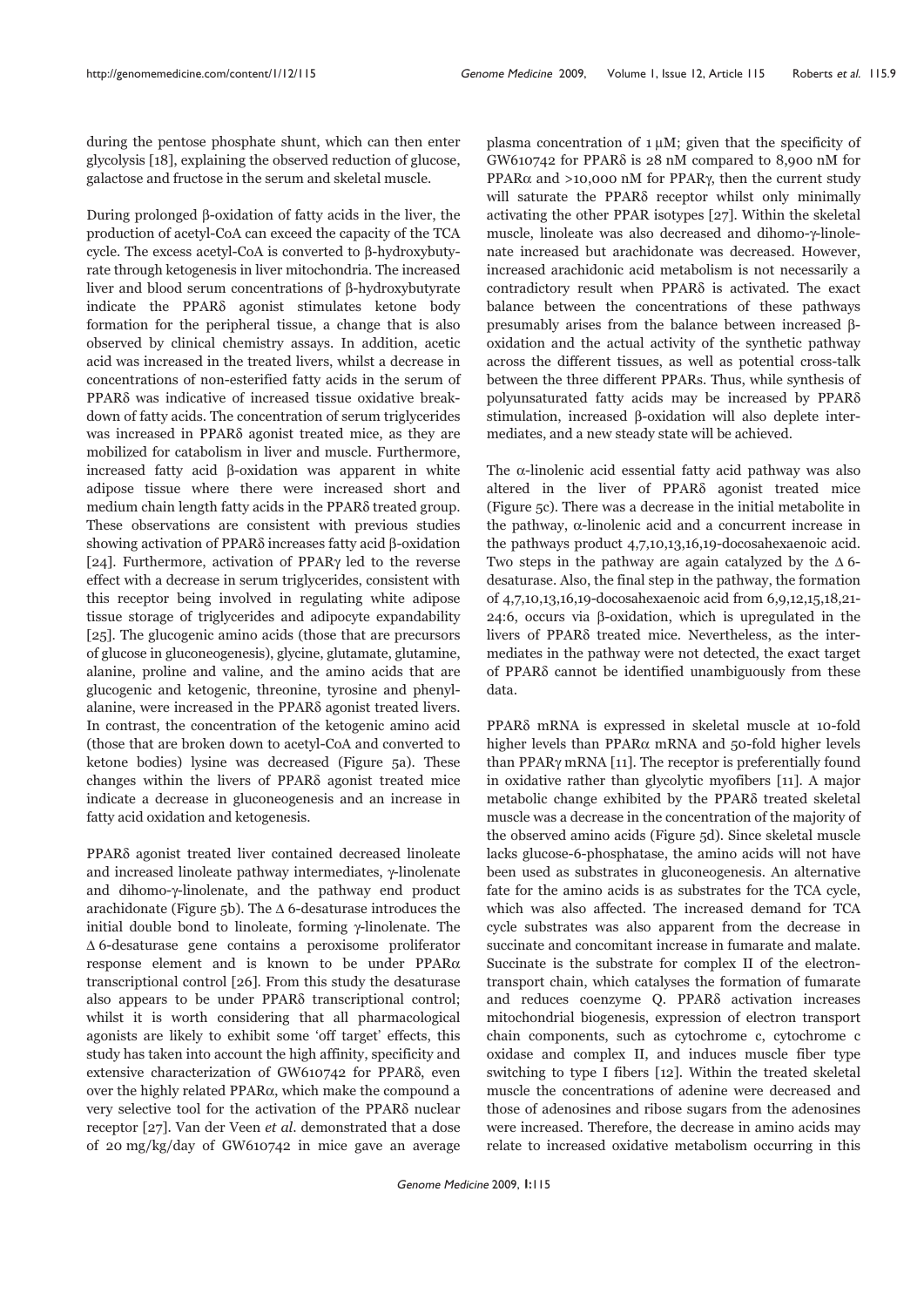

Overview of the key metabolic changes induced by PPARd stimulation. (a) Metabolic pathways altered in PPARd agonist treated mice liver. Metabolites increased relative to control tissue are in red; metabolites decreased relative to control tissue are in blue. (b) Linoleate pathway altered in PPARd agonist treated mice liver. Metabolites increased relative to control tissue are in red; metabolites decreased relative to control tissue are in blue. (c) Linolenate pathway altered in PPARd agonist treated mice liver. Metabolites increased relative to control tissue are in red; metabolites decreased relative to control tissue are in blue. (d) Metabolic pathways altered in PPARd agonist treated mice skeletal muscle. Metabolites increased relative to control tissue are in red; metabolites decreased relative to control tissue are in blue.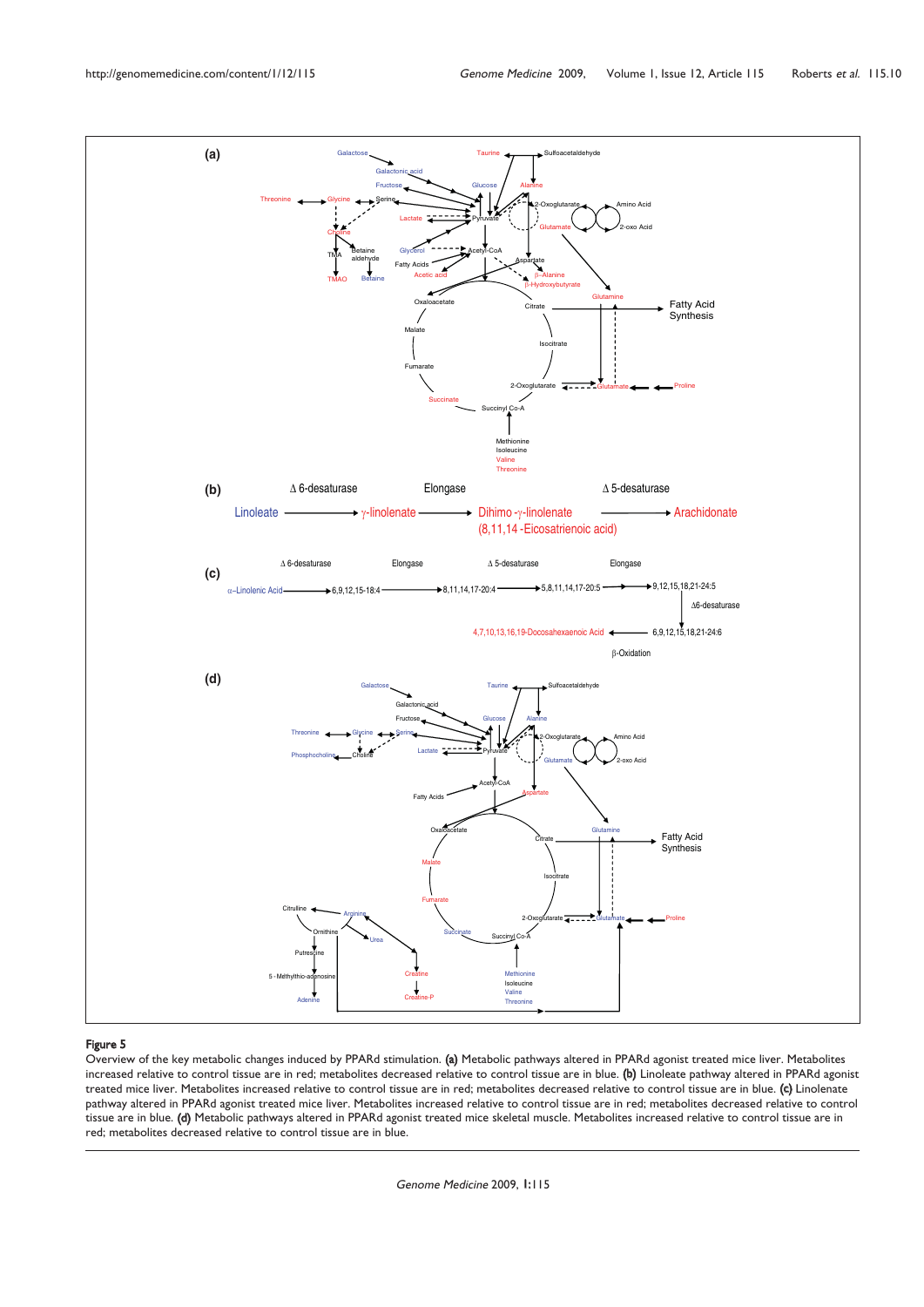tissue. In addition, we detected an increase in the concentration of creatine and phosphocreatine in muscle tissue, which reflects the high energy phosphate buffering capacity of the cell in addition to the increase in ATP also detected. These changes are accompanied by a decrease in lactate concentration and increased β-oxidation, indicating a reduction in glycolysis and a switch to more oxidative metabolism. PPARδ activation has been implicated as a cause of skeletal muscle atrophy [17]. As demand for amino acids increases, one mechanism indicated by our results is that proteins are broken down to supply substrates for the TCA cycle.

PPARδ activation also reduced the degree of saturation of fatty acids in the skeletal muscle of the treated ob/ob mice. Palmitate and stearate concentrations were found to be decreased and concentrations of their monounsaturated forms, palmitoleate and oleate, were increased. The enzyme catalyzing these reactions, stearoyl-CoA desaturase, is under PPAR expressional control [28].

Activation of PPARδ further improved the dyslipidemic state in the ob/ob mice by increasing the serum HDL cholesterol concentrations. Activation of PPARδ increases the expression of the cholesterol efflux pump ATP-binding cassette transporter1, promoting the efflux of cholesterol from peripheral tissues, which may lead to the observed increase in HDL cholesterol [9].

The alterations in fatty acid metabolism detected in the white adipose tissue of PPARδ and PPARγ agonist treated mice were markedly different. PPARγ activation resulted in an increase in the concentration of longer chain fatty acids, which was indicative of fatty acid synthesis and elongation. However, PPARδ activation in white adipose tissue decreased the concentration of the longer chain fatty acids and simultaneously increased the concentration of the shorter chain fatty acids, indicative of an increase in fatty acid βoxidation resulting from PPARδ activation. This suggests a mechanism by which PPARγ activation in white adipose tissue may increase the tissue's ability to sequester fatty acid in a safe repository. PPARδ activation in the same peripheral tissue appears to upregulate β-oxidation and may, therefore, suggesting the mechanism by which activation of the nuclear receptor increases the clearance of circulating free fatty acids is increased β-oxidation as detected in this present study.

#### **Conclusions**

A global summary of the observed changes leads to the conclusion that PPARδ activation generates a systemic change in energy balance in which the Cori cycle is profoundly affected. A decrease in hepatic glucose production produces an increase in hepatic and circulating lactate concentrations and a drop in circulating blood glucose; under these conditions, hepatic metabolism begins to favor fatty acid βoxidation and ketogenesis, with ketone bodies released into circulation to maintain energy supply to peripheral tissues. Furthermore, glucose is decreased within skeletal muscle alongside increased TCA cycle intermediates but without an observed increase in lactate, correlating with the observed increase in oxidative metabolism. Therefore, the activation of PPARδ produces a marked switch from the Cori cycle to ketone and fatty acid metabolism between the liver and oxidative skeletal muscle, which may contribute to the observed improvement in insulin sensitivity.

In conclusion, to understand the global physiological and pharmacological effects of PPARδ activation, which may give rise to further applications for PPARδ agonists, compound treatment studies have been performed on an ob/ob mouse background. The combined metabolomic study of liver, skeletal muscle and serum identified multiple changes in metabolism in the PPARδ agonist treated mice. These changes showed that PPARδ activation profoundly affected glycolysis, gluconeogenesis, the TCA cycle and linoleic acid and  $\alpha$ -linolenic acid essential fatty acid pathways; many of the changes were found to correlate well with known PPAR controlled gene expression. While some of these metabolic perturbations could be induced by a selective PPARγ agonist, there were also specific changes associated with PPARδ, demonstrating the complexity of the PPAR system and cross-talk between different receptors when considering systemic metabolism.

# Abbreviations

GC, gas chromatography; HDL, high-density lipoprotein; MS, mass spectrometry; MS/MS, tandem mass spectrometry; NMR, nuclear magnetic resonance; PCA, principal components analysis; PLS-DA, partial least squares-discriminate analysis; PPAR, peroxisome proliferator-activated receptor; TCA, tricarboxylic acid; TSP, sodium-3- (trimethylsilyl)-2,2,3,3-tetradeuteriopropionate; UPLC, ultra performance liquid chromatography, VIP, Variable Importance Parameter.

## Competing interests

The authors declare that they have no competing interests.

# Authors' contributions

LDR carried out the metabolomic and chemometric studies, and drafted the manuscript. DGH and DWA coordinated the animal study and sample collection. JNH participated in intellectual discussion of the data. AWN participated in the design of the study, in intellectual discussion and held a supervisory role. JLG participated in the design and coordination of the study, in intellectual discussion, held a supervisory role, cleaned the mass spectrometer and helped to draft the manuscript. All authors read and approved the final manuscript.

Genome Medicine 2009, 1:115